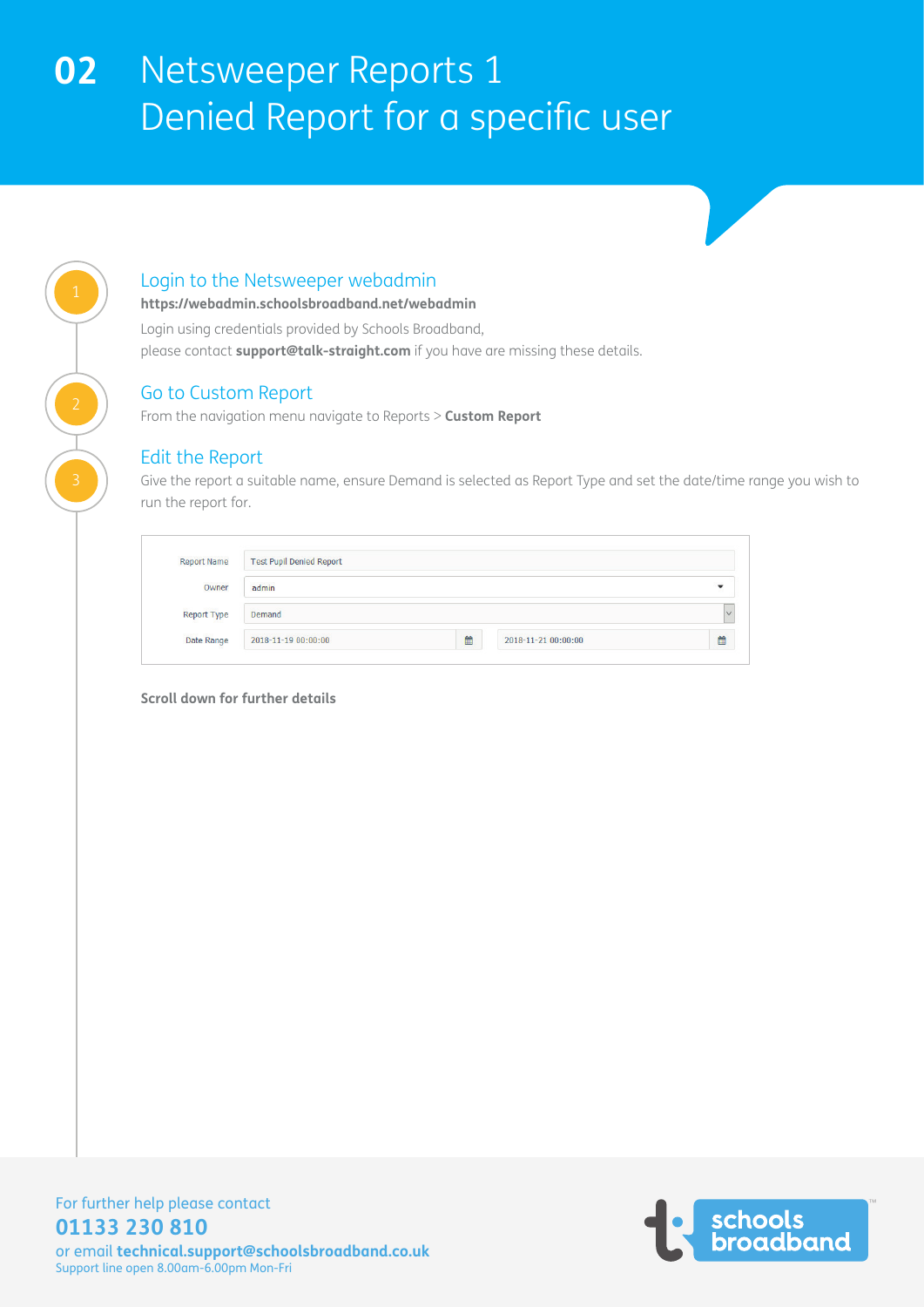### Configure the Filter

Now we will configure our filter, for this report we want to select a specific user and only show denied websites.

- a. Click **Add Filter**
- b. From the Field drop down, select **Client Name**
- c. From the Value drop down select the user you wish to run the report on (you can start typing the username to shorten the list)
- d. Click **Save**

|                                                                         | <b>Report Name</b>   | <b>Test Pupil Denied Report</b>                      |
|-------------------------------------------------------------------------|----------------------|------------------------------------------------------|
|                                                                         | Owner                | admin                                                |
|                                                                         | <b>Add Filter</b>    | ×                                                    |
|                                                                         |                      | Field<br><b>Client Name</b><br>$\blacktriangledown$  |
| $\overline{\phantom{a}}$ Filters                                        |                      | $\checkmark$<br>Condition<br><b>Equal To</b>         |
| <b>ADD FILTER</b>                                                       |                      | Value<br>testpupil@InlineLab<br>$\blacktriangledown$ |
| <b>LOAD FILTERS</b>                                                     |                      |                                                      |
| - Report Output                                                         | <b>ADD CONDITION</b> |                                                      |
| Group related data and create graphical pre<br><b>ADD SUMMARY GROUP</b> |                      | <b>SAVE</b><br><b>CANCEL</b>                         |

- e. Click **Add Filter**
- f. From the Field drop down, select **Denied Flag**
- g. Select Only **Denied Requests** as the Condition
- h. Click **Save**

|                                               | <b>Add Filter</b>           |                                                   | ×                            |
|-----------------------------------------------|-----------------------------|---------------------------------------------------|------------------------------|
| $\overline{\phantom{a}}$ Filters              | $\blacktriangleright$ Field | <b>Denied Flag</b>                                | $\overline{\phantom{a}}$     |
| <b>Client Name</b><br>= "testpupil@InlineLab" | Condition:                  | O Only Denied Requests<br>O Only Allowed Requests | <b>SAVE</b><br><b>CANCEL</b> |
| <b>ADD FILTER</b>                             |                             |                                                   |                              |
| <b>LOAD FILTERS</b>                           |                             |                                                   |                              |

For further help please contact **01133 230 810**

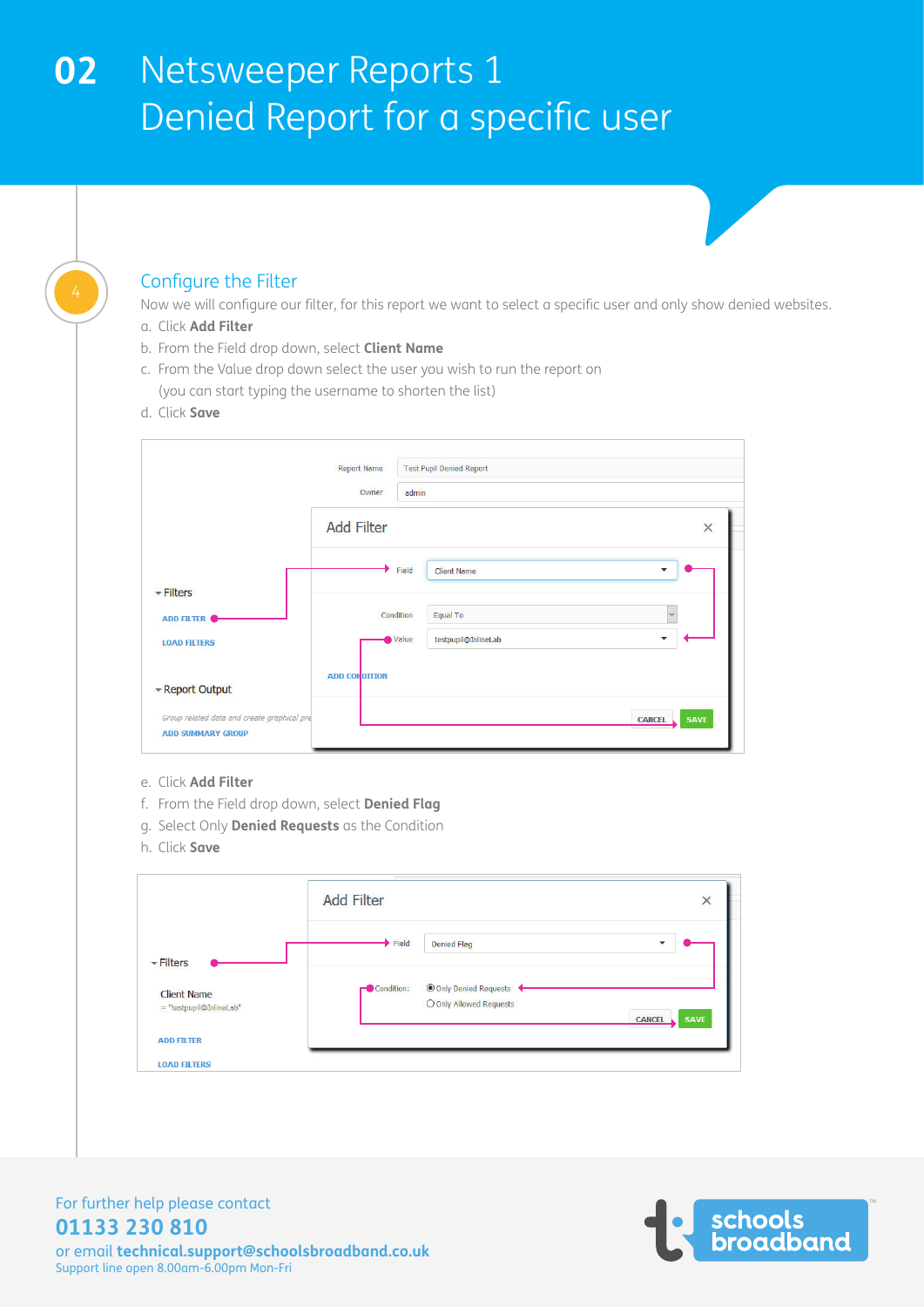### Filters Section

The Filters section should now look something like this;



### Report Output

We now want to select how the report is output, in this case we are going to summarise the data with a pie chart showing the domain the user accessed with slice size determined by request count. We will then add a detail table at the bottom of the report showing date, client IP, URI, domain of URI, search terms and denied category.

*URI = https://www.google.com/search?q=URI&ie=utf-8&oe=utf-8&client=firefox-b-ab Host of URI = www.google.com Domain of URI = google.com* 

*Obviously, URI contains the most detail but when making summary reports it is cleaner to stick to host of URI, therefore we add the full URI to the detail table at the bottom of the report.*

#### **Scroll down for further details**



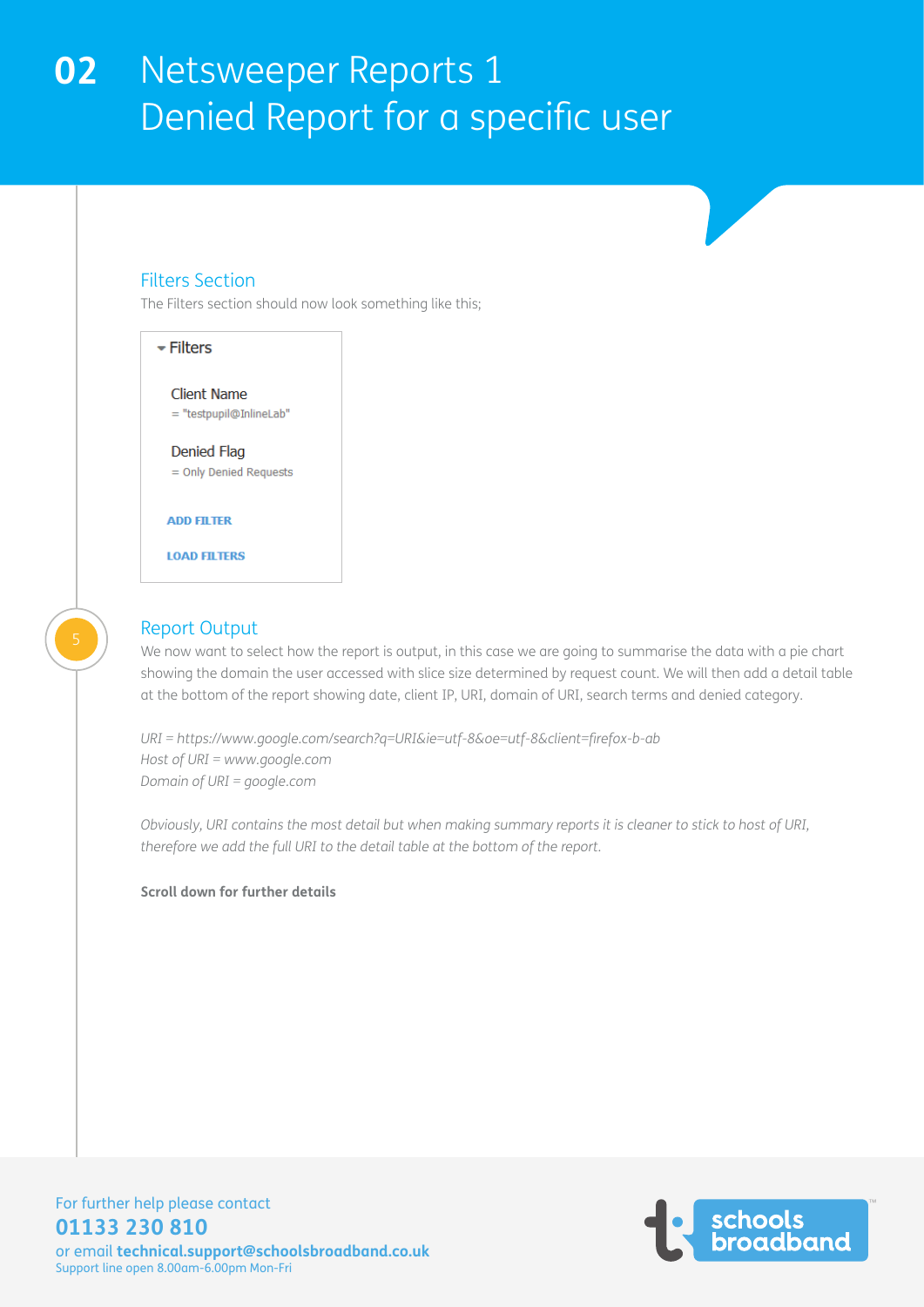### Report Output Continued

- a. Under Report Output, click **Add Summary Group**
- b. From the Group Data By dropdown select **Host of URI**
- c. From the Fields section select **Request Count**

| <b>Add Summary Group</b><br>× |                 |   |  |  |  |  |
|-------------------------------|-----------------|---|--|--|--|--|
| Group Data By                 | Host of URI     | ▼ |  |  |  |  |
| Fields                        | Request Count × |   |  |  |  |  |
| <b>EDIT SORT</b>              |                 |   |  |  |  |  |
| <b>Presentations</b>          |                 |   |  |  |  |  |
| <b>ADD PRESENTATION</b>       |                 |   |  |  |  |  |
| <b>OPTIONS</b>                |                 |   |  |  |  |  |

- d. Under Presentations, click **Add Presentation**
- e. Select **Pie Chart** from the Display menu

f. Tick the **Maximum Records** box and leave the value at 10 (once again this is for ease of viewing)

g. Click **Save**

|                           | Add Summary Group > Presentation | $\times$                     |
|---------------------------|----------------------------------|------------------------------|
| Presentation              |                                  |                              |
| <b>Display</b>            | Pie Chart                        | $\checkmark$                 |
| Data                      | <b>Request Count</b>             | ▼                            |
| Legend                    | <b>Legend Without Values</b>     | $\checkmark$                 |
| <b>Options</b>            |                                  |                              |
| Maximum Records           | $\div$<br>10                     |                              |
| Explode Sectors           |                                  |                              |
| <b>Transparent Colors</b> |                                  |                              |
| Grouped Categories        |                                  |                              |
| Others Sum                |                                  |                              |
|                           |                                  | <b>SAVE</b><br><b>CANCEL</b> |



### For further help please contact **01133 230 810**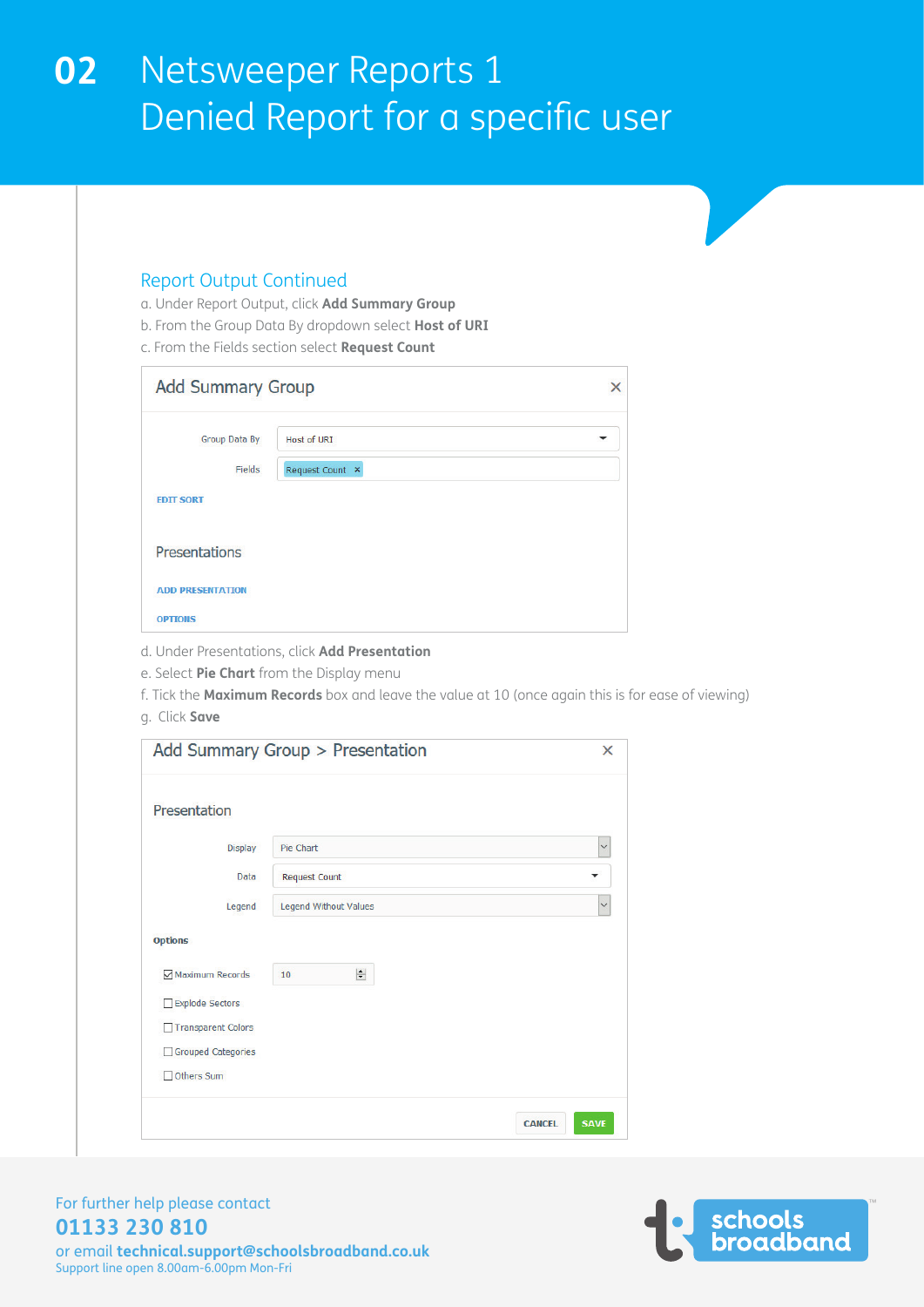### Report Output Continued

h. Click **Save**

| <b>Edit Summary Group</b>                  |                 | ×                            |
|--------------------------------------------|-----------------|------------------------------|
| <b>Group Data By</b>                       | Host of URI     |                              |
| Fields                                     | Request Count × |                              |
| <b>EDIT SORT</b>                           |                 |                              |
| <b>Presentations</b>                       |                 |                              |
| <b>C</b> Pie Chart<br><b>Request Count</b> |                 |                              |
| <b>ADD PRESENTATION</b>                    |                 |                              |
| <b>OPTIONS</b>                             |                 |                              |
|                                            |                 | <b>SAVE</b><br><b>CANCEL</b> |

- i. Under Report Output, click **Add Report Details**
- j. Select the following from the Fields box; Date, Client IP Address, URI, Domain of URI, Search Terms, Denied Categories
- k. Click **Save**

| <b>Add Report Details</b> |        |                                                                                        |               | ×           |
|---------------------------|--------|----------------------------------------------------------------------------------------|---------------|-------------|
|                           | Fields | Date × Client IP Address × URI × Domain of URI ×<br>Search Terms × Denied Categories × |               |             |
| <b>EDIT SORT</b>          |        |                                                                                        |               |             |
| <b>Presentations</b>      |        |                                                                                        |               |             |
| <b>   Table</b>           |        | Date, Client IP Address, URI, Domain of URI, Search Terms, Denied Categories           |               |             |
|                           |        |                                                                                        | <b>CANCEL</b> | <b>SAVE</b> |



### For further help please contact **01133 230 810**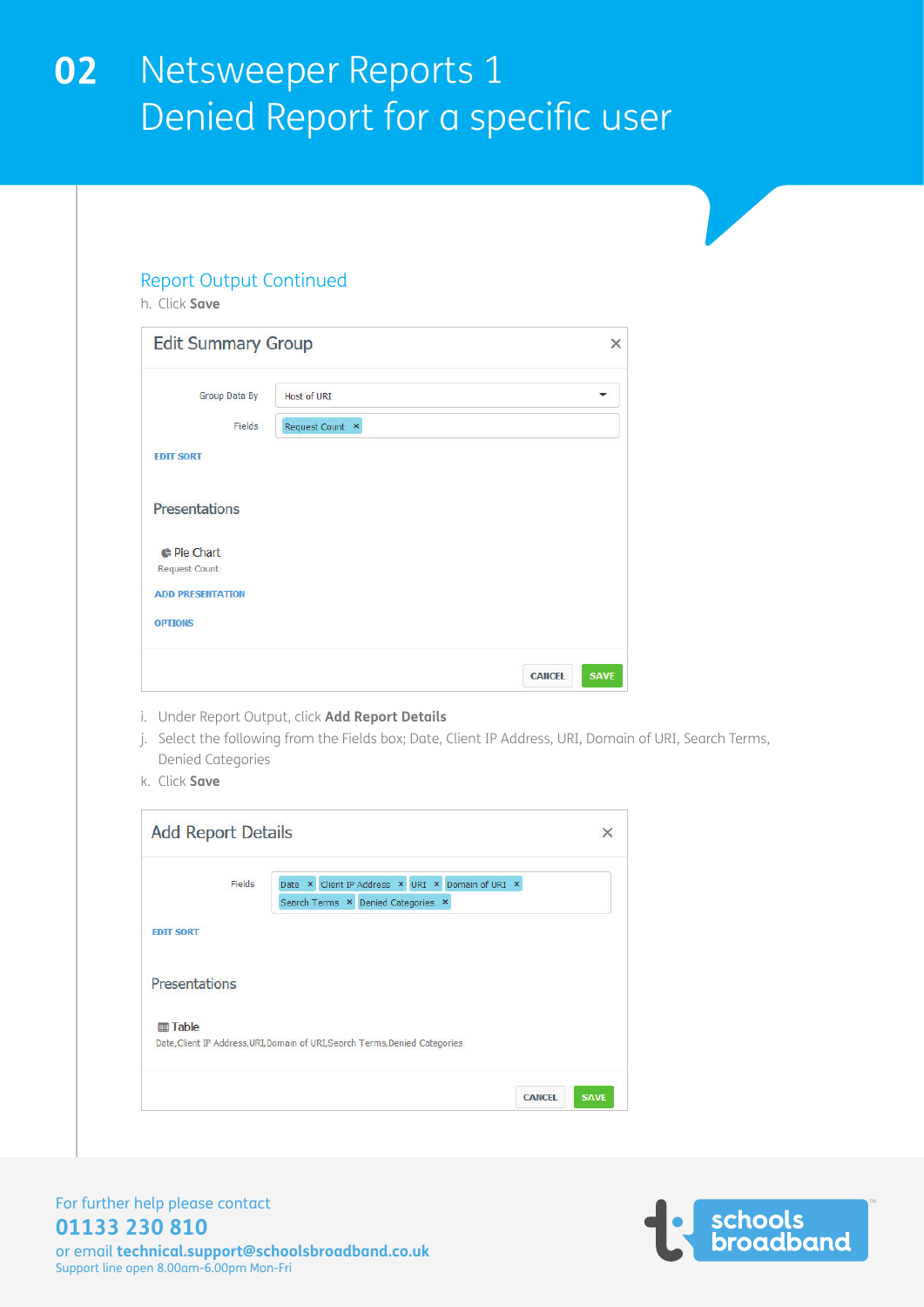

### Configure Delivery Options

Finally, we want to configure our delivery options, in this case we are going to send the report to an email address. If you just want to view the report on the webadmin console you can skip this section and hit the Save Report button at the bottom of the page.

- a. Expand the Delivery Options section
- b. Enter an email address in the Email field
- c. Give the report a suitable subject
- d. If you wish to enter a custom message enter it in the Email Contents section
- e. As we have dynamic content, we are going to email a link to the report however you can choose to embed the report directly into the email or as an attachment. This can be selected in the Email Format drop down menu

| - Delivery Options    |                                                                                                                                           |              |
|-----------------------|-------------------------------------------------------------------------------------------------------------------------------------------|--------------|
| Email                 | pupilsupport@example.com                                                                                                                  |              |
| <b>Email Subject</b>  | <b>Test Pupil Denied Report</b>                                                                                                           |              |
|                       | You can use %D for Report Date, %O for Owner and %N for Report Name                                                                       |              |
| <b>Email Contents</b> | All websites that were blocked for the past week for test pupil                                                                           |              |
|                       |                                                                                                                                           |              |
|                       |                                                                                                                                           |              |
|                       | In the email contents you can use the following macros:                                                                                   |              |
|                       | %N for report name, %D for report date, %R for link to the report itself, %RC and %RT for links to the report in CSV and text<br>formats. |              |
| <b>Email Format</b>   | <b>Email Links to Reports</b>                                                                                                             | $\checkmark$ |
| <b>Empty Reports</b>  | Do not email the Report                                                                                                                   |              |

f. Click **Save Report**

**Scroll down for further details**